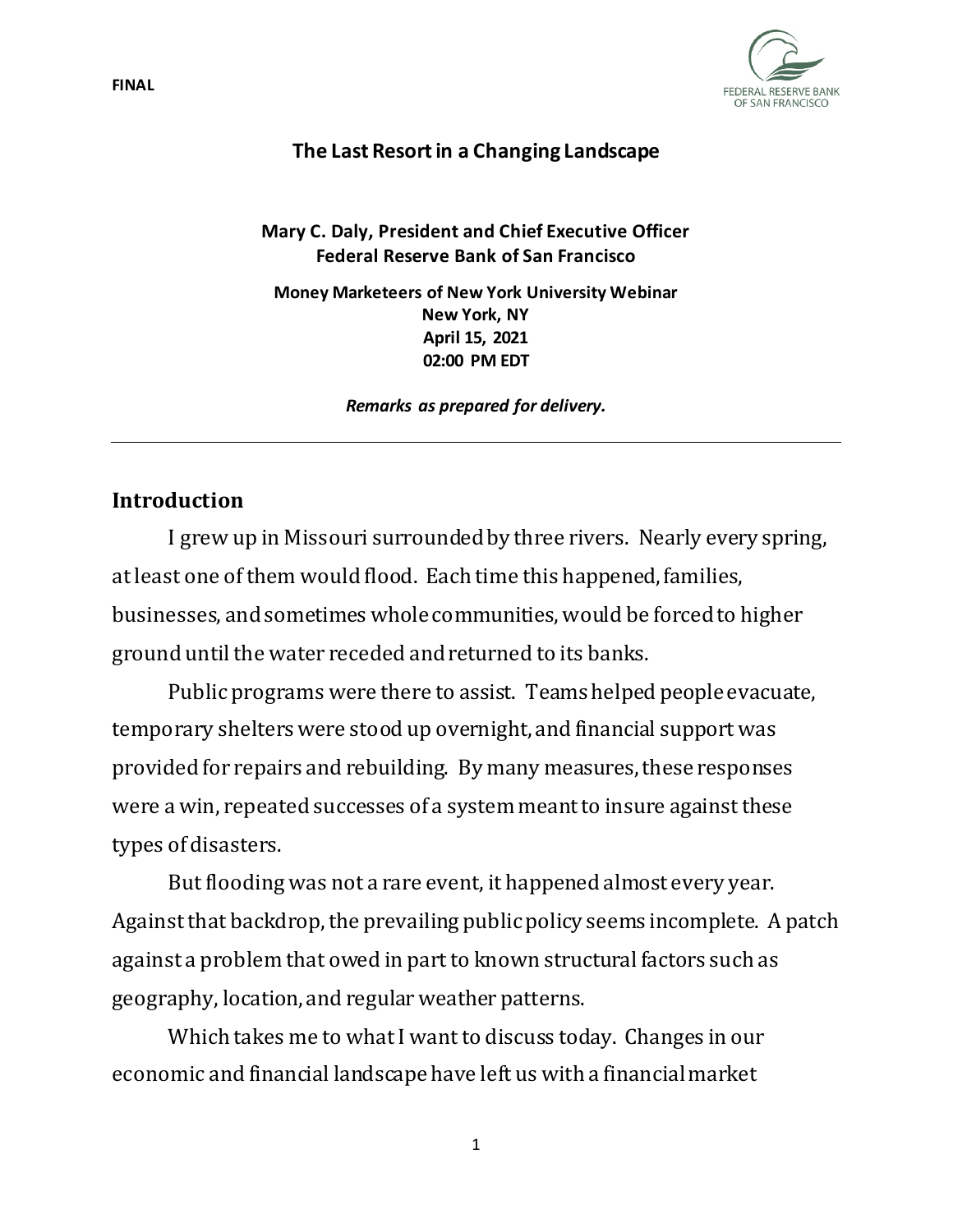FEDERAL RESERVE BANK OF SAN FRANCISCO

infrastructure that is more vulnerable to disruptions. We saw this in the Global Financial Crisis and in our recent experience with the unprecedented shock of COVID-19. As the lender of last resort in the United States, the Federal Reserve was there to assist. In both cases, we intervened—provided liquidity, stabilized markets, and ensured that the financial system could continue to fulfill its role in the economy.

**FINAL**

But the frequency and scale of our interventions is concerning. Without changes to our financial infrastructure, the Federal Reserve may regularly be called to step in to stabilize markets during turbulent periods. And not just for 100-year floods like COVID-19, but for more typical disruptions associated with average shocks to the global and domestic economy.

The Federal Reserve's role as lender of last resort will always be a critical backstop in the protection against turmoil and dislocation caused by rare or extreme events. But to fulfill the role sustainably, we need to be the last, not the first, line of defense. Regularly relying on "save the day" interventions by the Federal Reserve can be costly, resulting in public losses and undesirable risk-taking on the part of the private sector.

As policymakers, we must continually evaluate our actions. We must use all of our experiences, even those from times of crises, to identify vulnerabilities and create a more resilient future. This means working together, across regulatory agencies, to examine the events of last year and ask what needs to be done to minimize the chances of future severe disruptions.

So as we begin to emerge from our battles against COVID-19, it is time to focus on crafting more complete policies that leave us better prepared to

2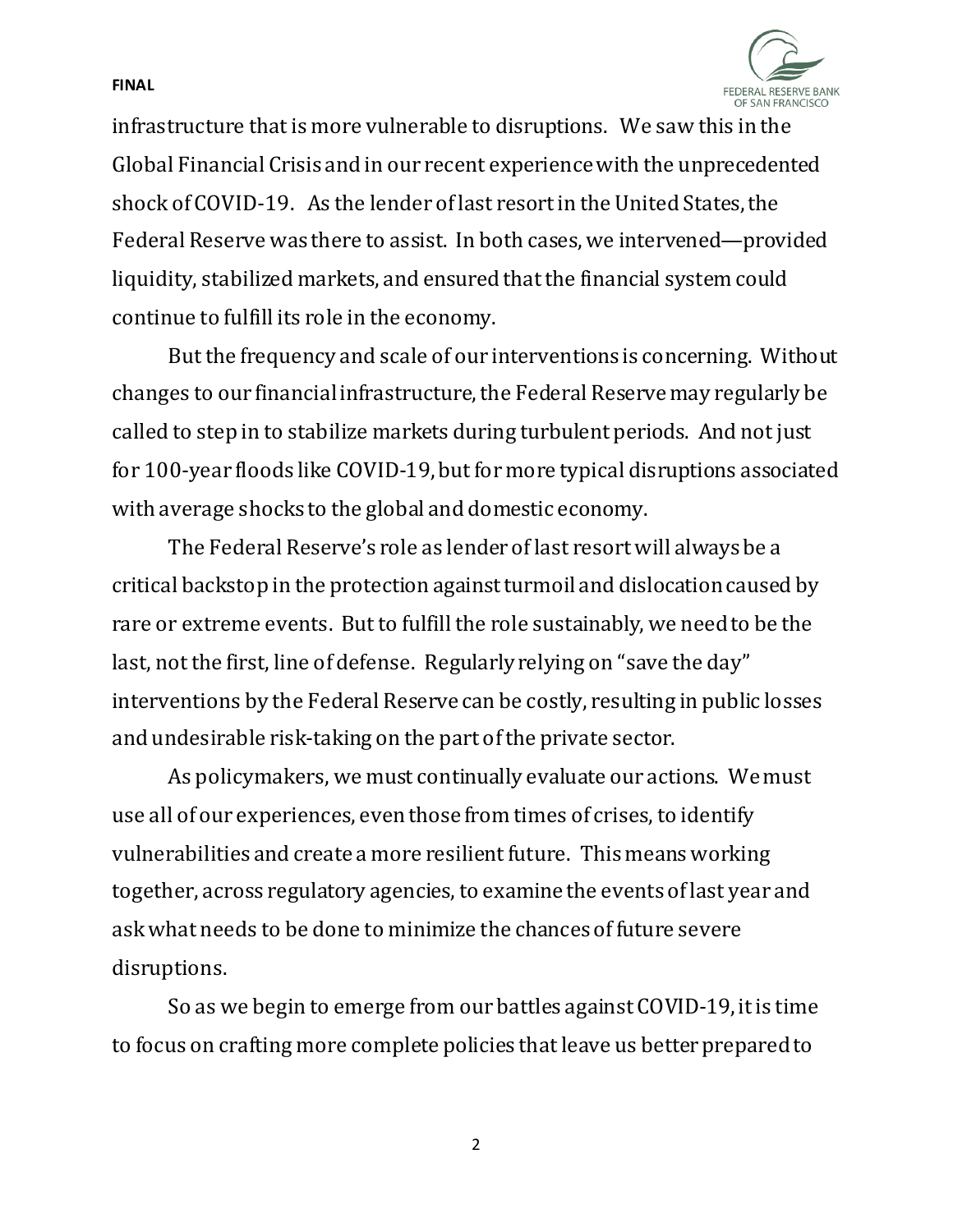

weather future storms, big and small. Only then can we foster a more stable, sound and resilient financial system.

Before I turn to this, let me remind you that my remarks are my own and do not necessarily reflect the views of anyone else within the Federal Reserve System.

# **A Changing Landscape**

The financial sector is crucial for the smooth functioning of the economy. It enables the borrowing, lending, and saving that supports growth. From that vantage point, it is a public resource, a critical infrastructure for our shared prosperity.

But many shifts, exogenous to the financial system itself, are affecting its functioning. Most notable is the decline in the neutral rate of interest, or rstar, which has been falling globally for the past three decades.[1](#page-2-0) The decline reflects slow-moving structural trends including a step-down in productivity growth and shifts in the demand for savings and investment associated with population aging[.2](#page-2-1) The decline in r-star and other prevailing interest rates alone would challenge the profitability of financial firms. But lower neutral rates of interest also mean that the Federal Reserve and other central banks, constrained by the effective lower bound on interest rates, need to routinely employ "low-for-long" policies to achieve mandated employment and price stability goals.<sup>3</sup>

The effects of these low-for-long policieshave well-documented benefits of boosting economic growth, which ultimately supports the financial

<span id="page-2-0"></span><sup>1</sup> Holston, Laubach, and Williams (2017), Jordà and Taylor (2019).

<span id="page-2-1"></span><sup>2</sup> Carvalho, Ferrero, and Nechio (2016), Williams (2017).

<span id="page-2-2"></span><sup>3</sup> Mertens and Williams (2019), Andrade et al. (2021).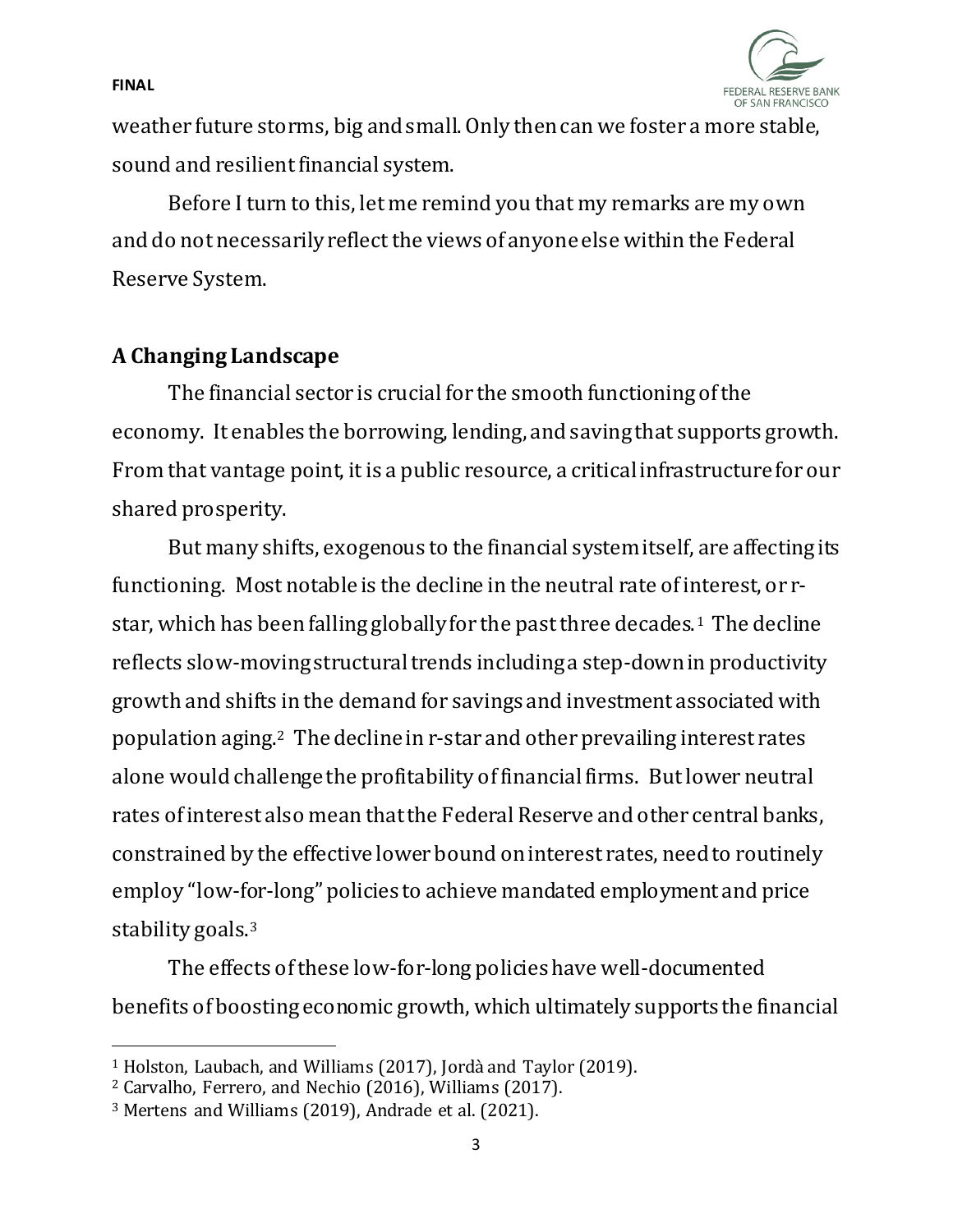

system.[4](#page-3-0) But they are not without trade-offs. Over time, low interest rates can put pressure on the business models of financial institutions, leading them to reach for yield, which can jeopardize the stability of the financial system.[5](#page-3-1) 

A related but additional development affecting the financial system is the broad-based increase in debt levels and leverage ratios. Government policies enacted to offset the Global Financial Crisis in the late 2000s left many advanced nations with relatively high debt-to-GDP ratios.[6](#page-3-2) The response to the COVID-19 pandemic has only intensified this trend. Debt has also surged in the private sector, especially among nonfinancial corporate firms.[7](#page-3-3) Notably, much of this increase in debt has been funded outside of the banking sector[.8](#page-3-4) While the rise in public and private debt have contributed to economic growth over the past decade, the increased indebtedness has created vulnerabilities that the financial system has to intermediate.

Importantly, this increase in borrowing has had a significant impact on the U.S. Treasury market. And this is the final aspect of the changed landscape that I will focus on. The Treasury market is the largest and most liquid bond market in the world and is a critical component of the domestic and global financial infrastructure. Broker-dealers provide the lion's share of Treasury security intermediation and generally are well-positioned to meet the demands of investors to buy or sell Treasury securities.

Over the past decade, Treasury securities have also become an increasingly important part of short-term funding markets, for instance as

<span id="page-3-1"></span><span id="page-3-0"></span><sup>&</sup>lt;sup>4</sup> Arias et al. (2020), Caldara et al. (2020), Bernanke, Kiley, and Roberts (2019).<br><sup>5</sup> Choi and Kronlund (2018), Di Maggio and Kacperczyk (2017), Financial Stability

Oversight Council (2020).

<span id="page-3-2"></span><sup>6</sup> Badia and Dudine (2019).

<span id="page-3-3"></span><sup>7</sup> Board of Governors (2020).

<span id="page-3-4"></span><sup>8</sup> Board of Governors (2020), Financial Stability Board (2020).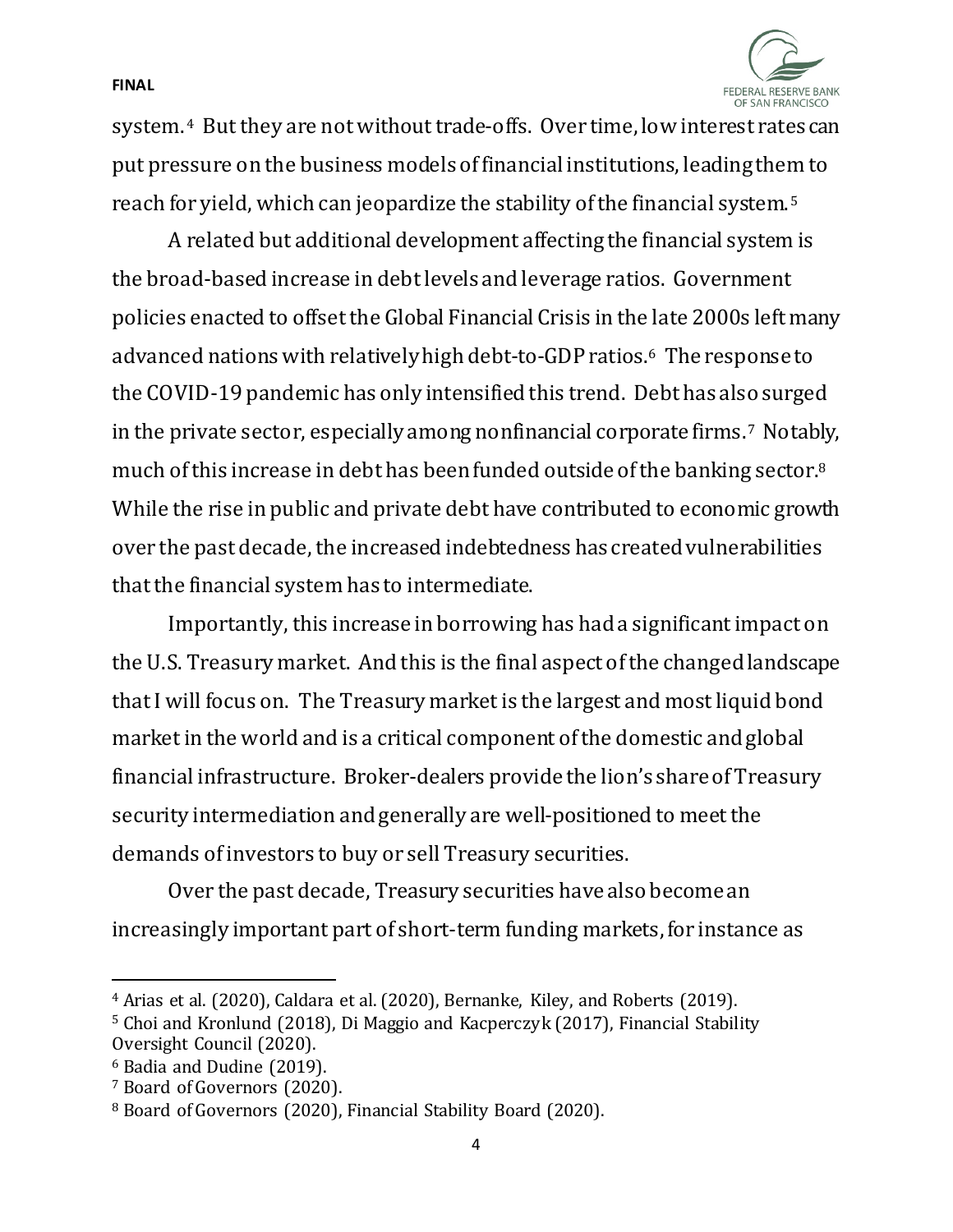FEDERAL RESERVE BANK OF SAN FRANCISCO

collateral in repurchase agreements. And a sizable and growing share of Treasury securities are held by financial entities such as hedge funds or money market funds that in times of stress can find themselves needing to liquidate quickly to meet redemption demand. This can put pressure on broker-dealers to absorb those sales.

The pressure on the Treasury market is magnified by the fact that Treasury securities remain a safe haven investment for foreign official and private investors. Normally, this is a benefit to the U.S. economy, but in periods of global stress, when liquidity is at a premium, it increases demands on Treasury clearing that go far beyond the needs of domestic investors.

In all of these situations, broker-dealers are the primary intermediary tasked with meeting the demand for liquidity. This normally works extremely well. But, as we saw last year, these intermediaries face regulatory and internal risk limits that can challenge their ability to meet surges in demand for liquidity. Given the growing size of the Treasury market, and the potential inability of broker-dealer balance sheets to keep up, this intermediation channel could face more capacity pressure in the future.[9](#page-4-0) 

## **Lender of Last Resort: Crisis and Response**

The onset of COVID-19 and the financial and economic disruptions that it caused, exacerbated many of the vulnerabilities embedded in the changing financial landscape. The crisis roiled financial markets. Even the bedrock Treasury market experienced a severe disruption.

#### **FINAL**

<span id="page-4-0"></span><sup>&</sup>lt;sup>9</sup> This issue has been raised by various researchers including Duffie (2020) and Liang and Parkinson (2020). But this is an open area of study and one where no consensus has formed.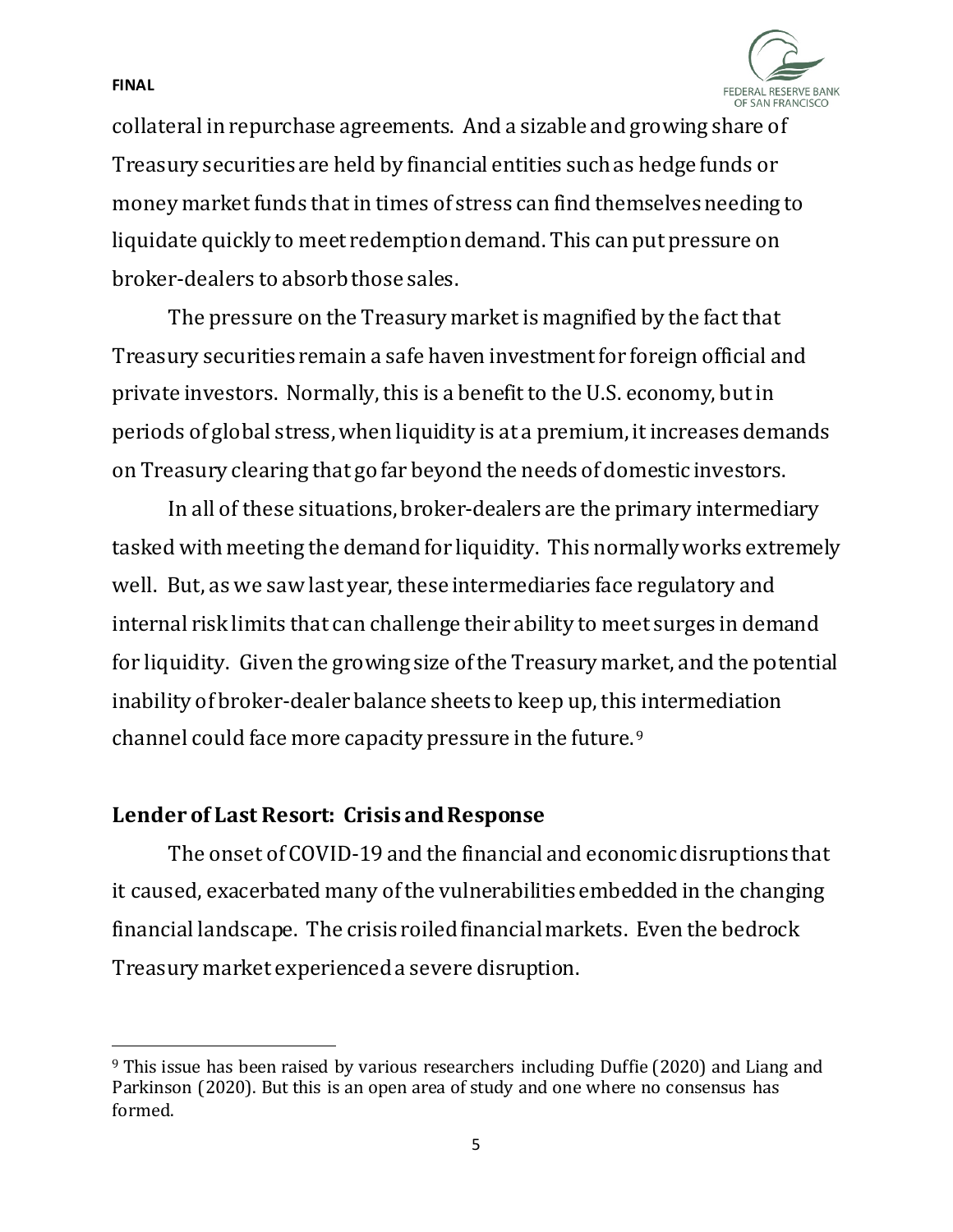

In the early days of March 2020, when it became clear that COVID-19 was a pandemic that would disrupt the entire global economy, investor sentiment shifted quickly. Short-term funding markets became especially stressed. A "dash for cash" among both domestic and foreign investors resulted in a run from even relatively safe longer-dated Treasury securities to cash and Treasury bills.[10](#page-5-0) The rapid and large-scale repositioning caused trading volumes to surge and price volatility to spike. Broker-dealers, facing their own internal risk and balance sheet limits, had difficulty meeting the demand for cash. Bid-ask spreads widened, market depth fell, and the normally fluid Treasury market was strained. Stress was particularly apparent in longer-dated off-the-run securities.

The Federal Reserve System and the New York Fed's Open Market Trading Desk reacted immediately, conducting a record number of openmarket operations to restore and promote smooth market functioning.[11](#page-5-1) This is exactly what the lender of last resort is tasked with accomplishing.

Stepping back from the crisis and the unique features of the shock, the events of last March raise questions about the resiliency of intermediation in the Treasury market during periods of market stress. Akey lesson from the Global Financial Crisis (GFC) was that even rare events deliver important lessons. Following the GFC, regulatory bodies across the globe made material changes to the financial system that paid dividends during the COVID-19 crisis. For example, in the United States, the regulatory framework that came out of the Dodd-Frank Act ensured that systemically important institutions entered the pandemic with sufficient capital to facilitate the forbearance and

<span id="page-5-0"></span><sup>10</sup> Acharya, Engle, and Steffen (2021).

<span id="page-5-1"></span><sup>11</sup> Logan (2020a).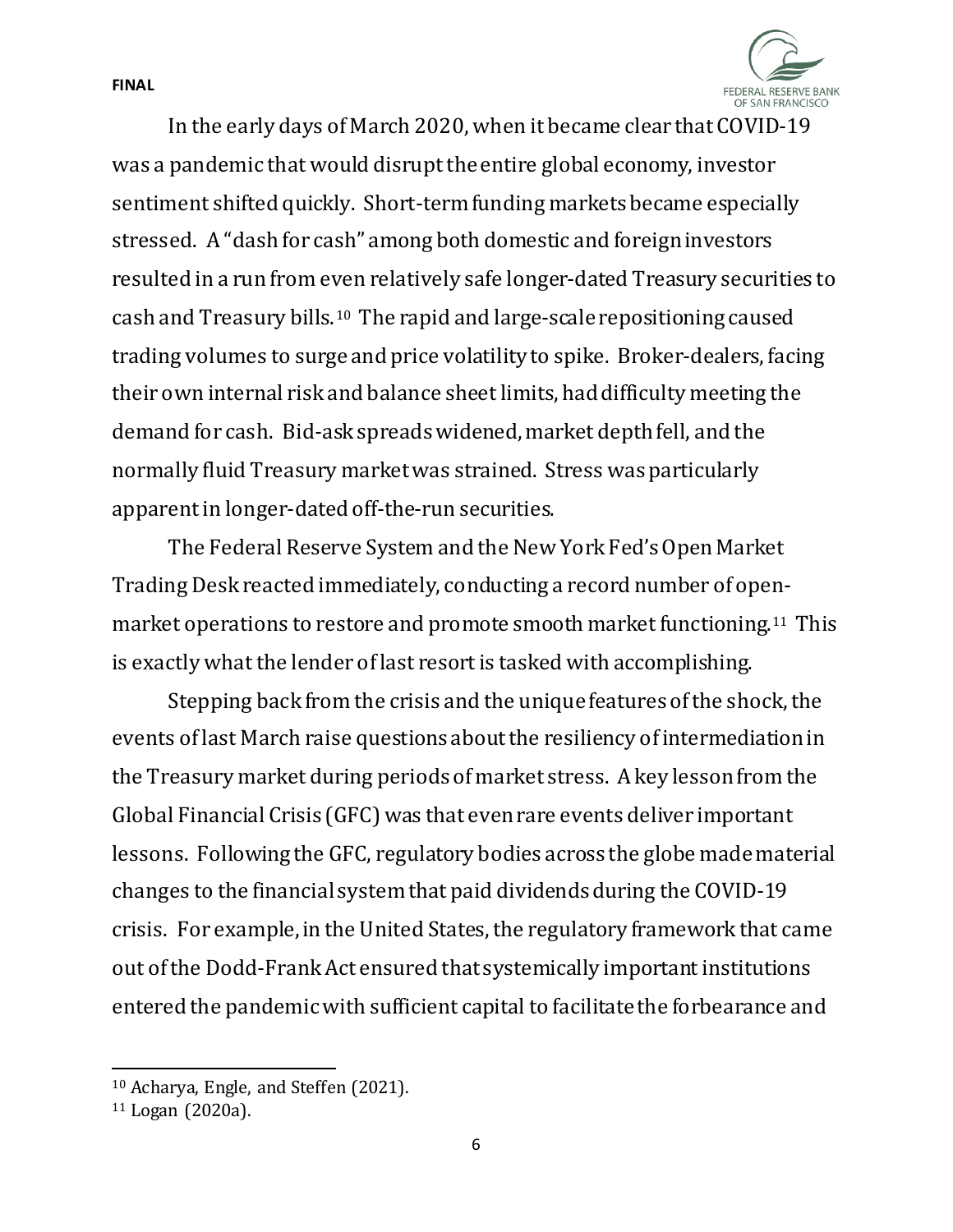FFDFRAI RESERVE BANK OF SAN FRANCISCO

**FINAL**

lending that has been critical to our economic recovery.[12](#page-6-0) The question before us now is, what can we learn from the events of March 2020, and how can we use those lessons to build a more resilient financial systemmoving forward.

## **Building the Resiliency of the Financial System**

There are many potentially important topics for study, but I will focus on two that are particularly salient to the idea of building more resiliency in the financial system: short-term funding markets and greater prudential oversight for the banking system.

## *Treasury and Short-Term Funding Markets*

For the Treasury market, a number of possible reforms are currently being discussed.[13](#page-6-1) These include the Federal Reserve creating a domestic standing repurchase facility to backstop markets in times of stress and making permanent the temporary FIMA—Foreign and International Monetary Authorities Repo Facility—to help support smooth market functioning. These actions would provide assurance to markets that liquidity will be available in times of stress, but they could also leave financial markets more dependent on their existence. So, further careful study is required.

Outside of the Federal Reserve, expanding trading platform access to more entities and using central clearing for Treasury cash markets could reduce the burden on broker-dealers and lessen the liquidity crunch in times of stress. Additionally, reconsidering the inclusion of reserves or even Treasuries in the regulatory leverage-ratio requirements for broker-dealers,

<span id="page-6-1"></span><span id="page-6-0"></span><sup>12</sup> See Baily, Klein, and Schardin (2017), Quarles (2020), Brainard (2021).

<sup>13</sup> Smith (2021).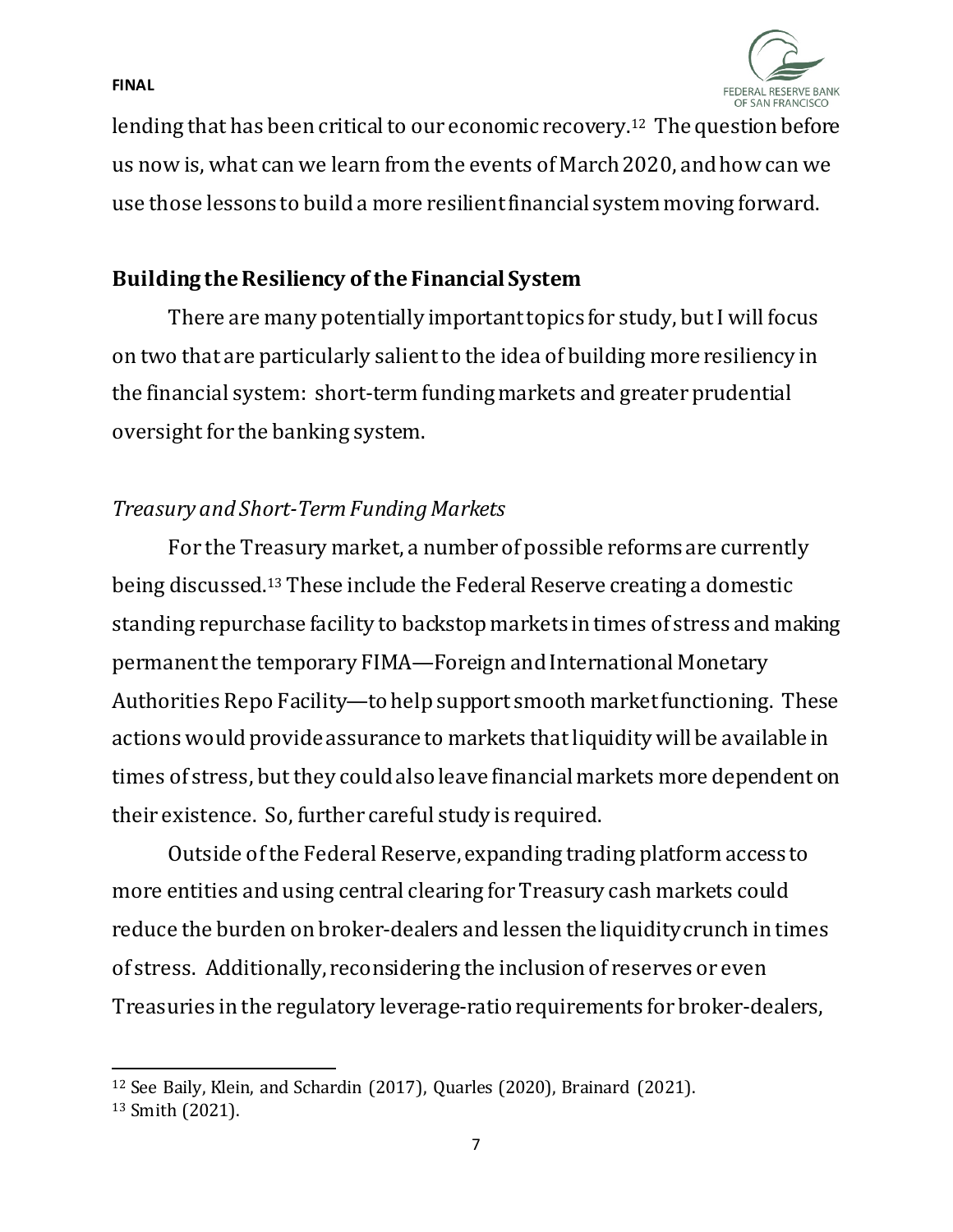

particularly when markets are strained, could further facilitate capacity for clearing.[14](#page-7-0) Again, these changes and expansions have potential benefits and costs so further careful study is warranted.

Looking beyond the direct functioning ofthe Treasury market, the stability of hedge funds and money market funds is an important priority.[15](#page-7-1) These entities have structural funding risk that can easily spike in times of stress, contributing to the severity of runs. The Financial Stability Oversight Council(FSOC)and the Securities and Exchange Commission have signaled some movement in shoring up the resiliency of these funds, something I see as critical to ensuring that we are prepared for the next stressful shock.

### *Expanding Prudential Oversight*

But fixing the Treasury market and reforming other short-term funding markets is just one piece of ensuring a healthy financial system going forward. The proximity of the effective lower bound on interest rates and the necessity to keep policy rates low for longer after a downturn, can, as I mentioned earlier, result in reach-for-yield behavior among financial firms. So,we also need to find ways to foster and maintain sustainable increases in leverage.

Regulators already have a variety of regulatory and supervisory tools that provide an effective first-line of defense, including capital requirements, leverage ratios, and stress tests. These tools have proven successful at keeping the banking sector healthy and well-capitalized over the business

<span id="page-7-0"></span><sup>14</sup> See for example Liang and Parkinson (2020), Duffie (2020), Treasury Market Practices Group (2019), U.S. Securities and Exchange Commission (2020).

<span id="page-7-1"></span><sup>15</sup> U.S. Department of the Treasury (2021), U.S. Securities and Exchange Commission (2021).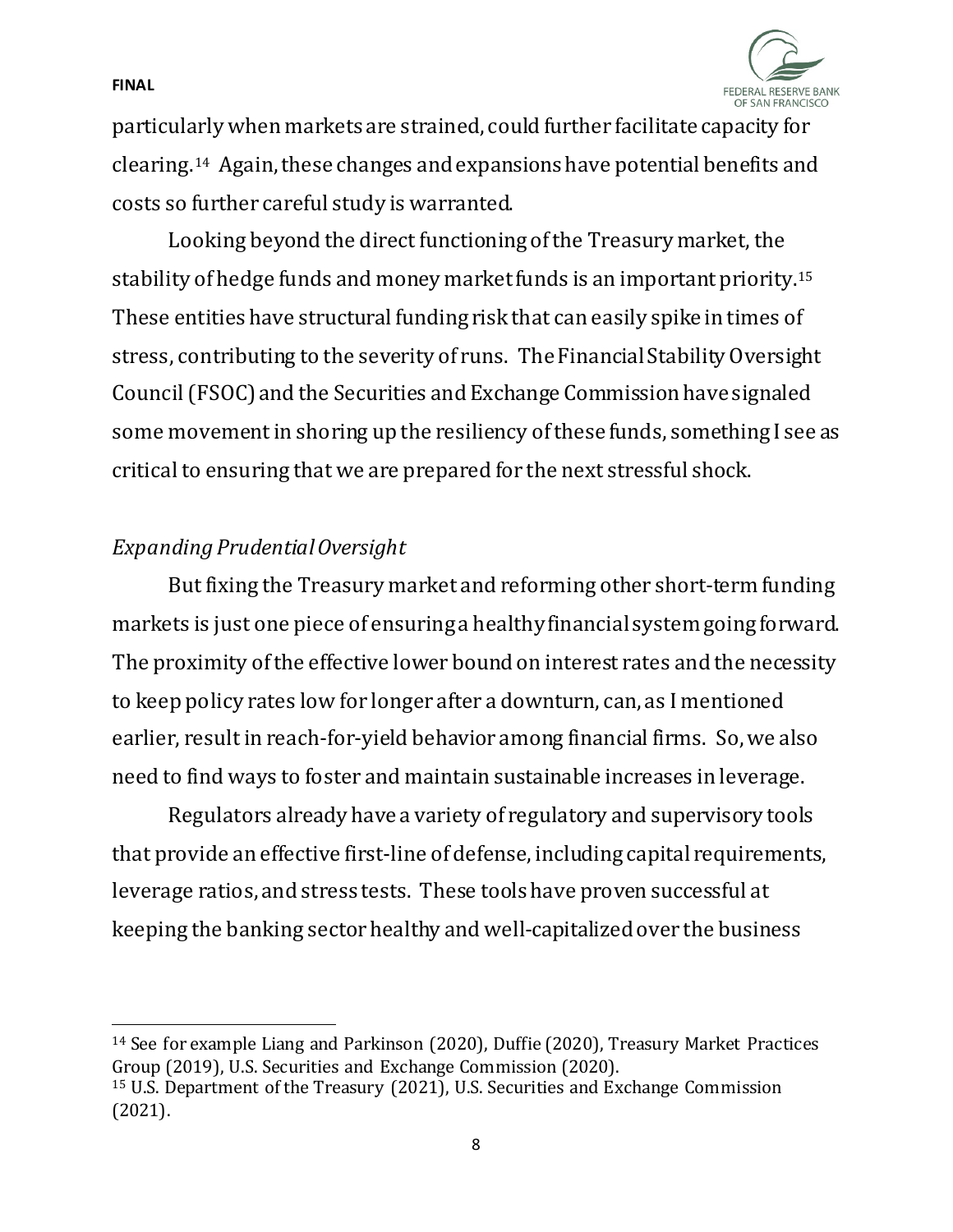

cycle, a characteristic that has served us well as we work through the pandemic.[16](#page-8-0)

But new risks emerge as the economy evolves and we need to ensure that we are prepared for what is ahead. The banking sector is just one part of the financial system. Shadow banking was a problem during the Global Financial Crisis, and with the rapid growth of the fintech sector, there is much to consider outside our traditional areas. At the Federal Reserve, we continuously monitor the resilience and vulnerabilities of the financial system as a whole and publish our assessment in our Financial Stability Report[.17](#page-8-1) And the FSOC is actively working to ensure that all the regulatory bodies are coordinating, so that the right policy levers can be activated.[18](#page-8-2) But more work may need to be done to ensure that other parts of the financial infrastructure remain sound and stable.

# **Policy for a Changing World**

Turning back to where I started, I often think about my experience growing up near a flood plain. The frequent disruptions of the rivers to peoples' lives and livelihoods. It reminds me of the importance of a last resort backstop. Protection against losses too big for any one of us to bear. But the experience also taught me the valueof prevention. Of building resiliency and minimizing the chances that a backstop is needed at all.

What the rivers of Missouri really taught me is that optimal public policies are those that manage *and* mitigate risks. Backstops and prevention that result in consistently better outcomes.

<span id="page-8-0"></span><sup>16</sup> Baily, Klein, and Schardin (2017), Quarles (2020), Brainard (2021).

<span id="page-8-1"></span><sup>17</sup> Board of Governors (2020).

<span id="page-8-2"></span><sup>18</sup> Financial Stability Oversight Council (2020).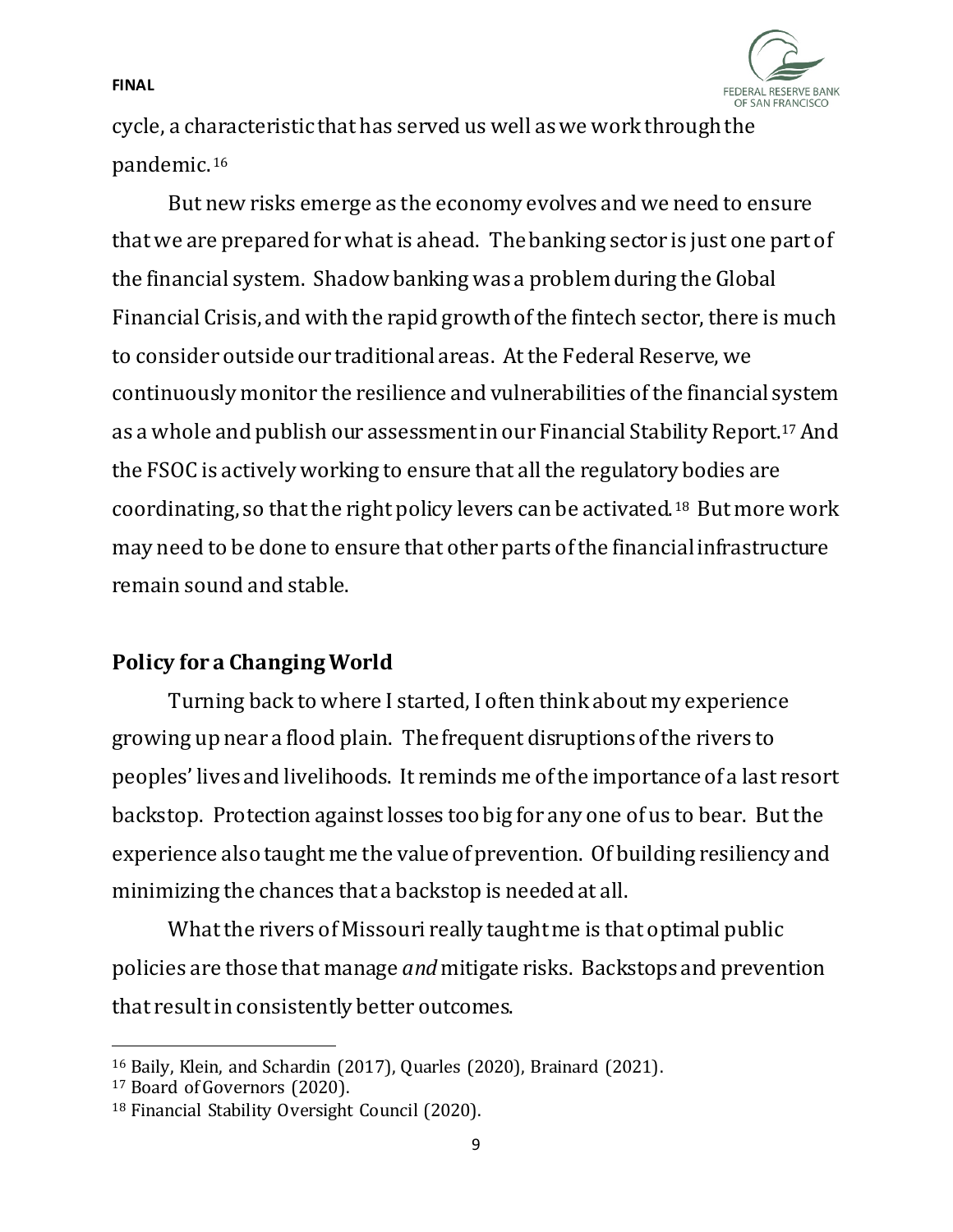

This is the balance we will need to strike to ensure that our everchanging financial system continues to fulfill its role as critical public infrastructure.

Thank you.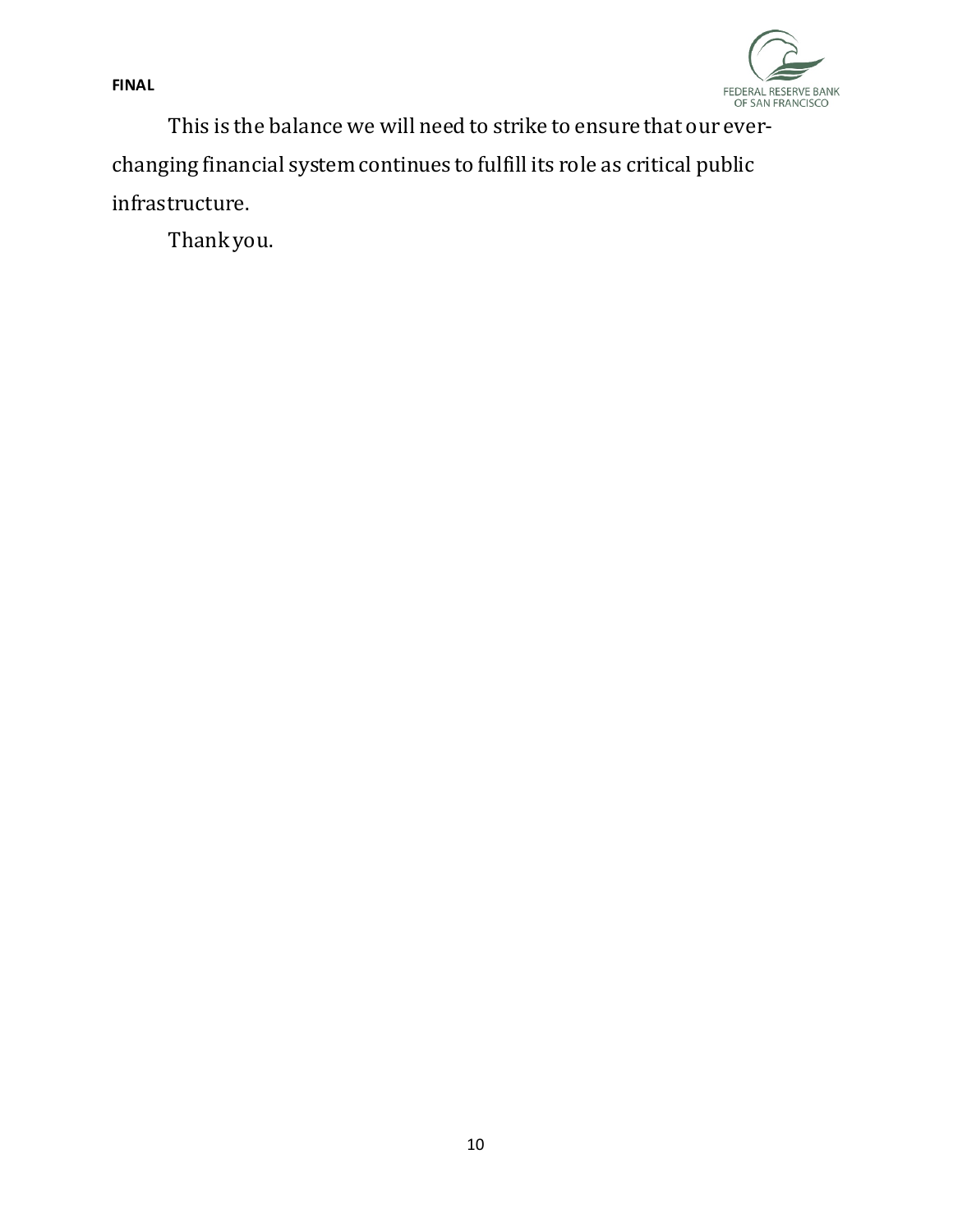

# **References**

- Acharya, Viral V., Robert F. Engle III and Sascha Steffen. 2021. "Why Did Bank Stocks Crash during COVID-19?" National Bureau of Economic Research Working Paper 28559, (March).<https://www.nber.org/papers/w28559>
- Andrade, Philippe, Jordi Galí, Hervé Le Bihan, and Julien Matheron. 2021. "Should the ECB Adjust Its Strategy in the Face of a Lower r\*?" Centre de Recerca en Economia Internacional Working Paper, (February 3). [https://crei.cat/wp](https://crei.cat/wp-content/uploads/2021/02/EAAGLBM_January2021-1.pdf)[content/uploads/2021/02/EAAGLBM\\_January2021-1.pdf](https://crei.cat/wp-content/uploads/2021/02/EAAGLBM_January2021-1.pdf)
- Arias, Jonas, Martin Bodenstein, Hess Chung, Thorsten Drautzburg, and Andrea Raffo. 2020. "Alternative Strategies: How Do They Work? How Might They Help?" Federal Reserve Board of Governors, Finance and Economics Discussion Series 2020-068. <https://doi.org/10.17016/FEDS.2020.068>
- Badia, Marialuz Moreno, and Paolo Dudine. 2019. "New Data on World Debt: A Dive into Country Numbers." IMFBlog, International Monetary Fund, December 17. [https://blogs.imf.org/2019/12/17/new-data-on-world-debt-a-dive-into-country](https://blogs.imf.org/2019/12/17/new-data-on-world-debt-a-dive-into-country-numbers/)[numbers/](https://blogs.imf.org/2019/12/17/new-data-on-world-debt-a-dive-into-country-numbers/)
- Baily, Martin Neil, Aaron Klein, and Justin Schardin. 2017. "The Impact of the Dodd-Frank Act on Financial Stability and Economic Growth." *RSF: The Russell Sage Foundation Journal of the Social Sciences,*3, (1, January), pp. 20-47. <https://www.rsfjournal.org/content/rsfjss/3/1/20.full.pdf>
- Bernanke, Ben S., Michael T. Kiley, and John M. Roberts. 2019. "Monetary Policy Strategies for a Low-Rate Environment," Federal Reserve Board of Governors, Finance and Economics Discussion Series 2019-009.<https://doi.org/10.17016/FEDS.2019.009>
- Board of Governors of the Federal Reserve System. 2020. "Financial Stability Report." November. [https://www.federalreserve.gov/publications/2020-november-financial](https://www.federalreserve.gov/publications/2020-november-financial-stability-report-purpose.htm)[stability-report-purpose.htm](https://www.federalreserve.gov/publications/2020-november-financial-stability-report-purpose.htm)
- Brainard, Lael. 2021. "Some Preliminary Financial Stability Lessons from the COVID-19 Shock." Speech at the 2021 Annual Washington Conference, Institute of International Bankers (via webcast), March 1. <https://www.federalreserve.gov/newsevents/speech/brainard20210301a.htm>
- Caldara, Dario, Etienne Gagnon, Enrique Martınez-Garcıa, and Christopher J. Neely. 2020. "Monetary Policy and Economic Performance since the Financial Crisis," Federal Reserve Board of Governors, Finance and Economics Discussion Series 2020-065. <https://doi.org/10.17016/FEDS.2020.065>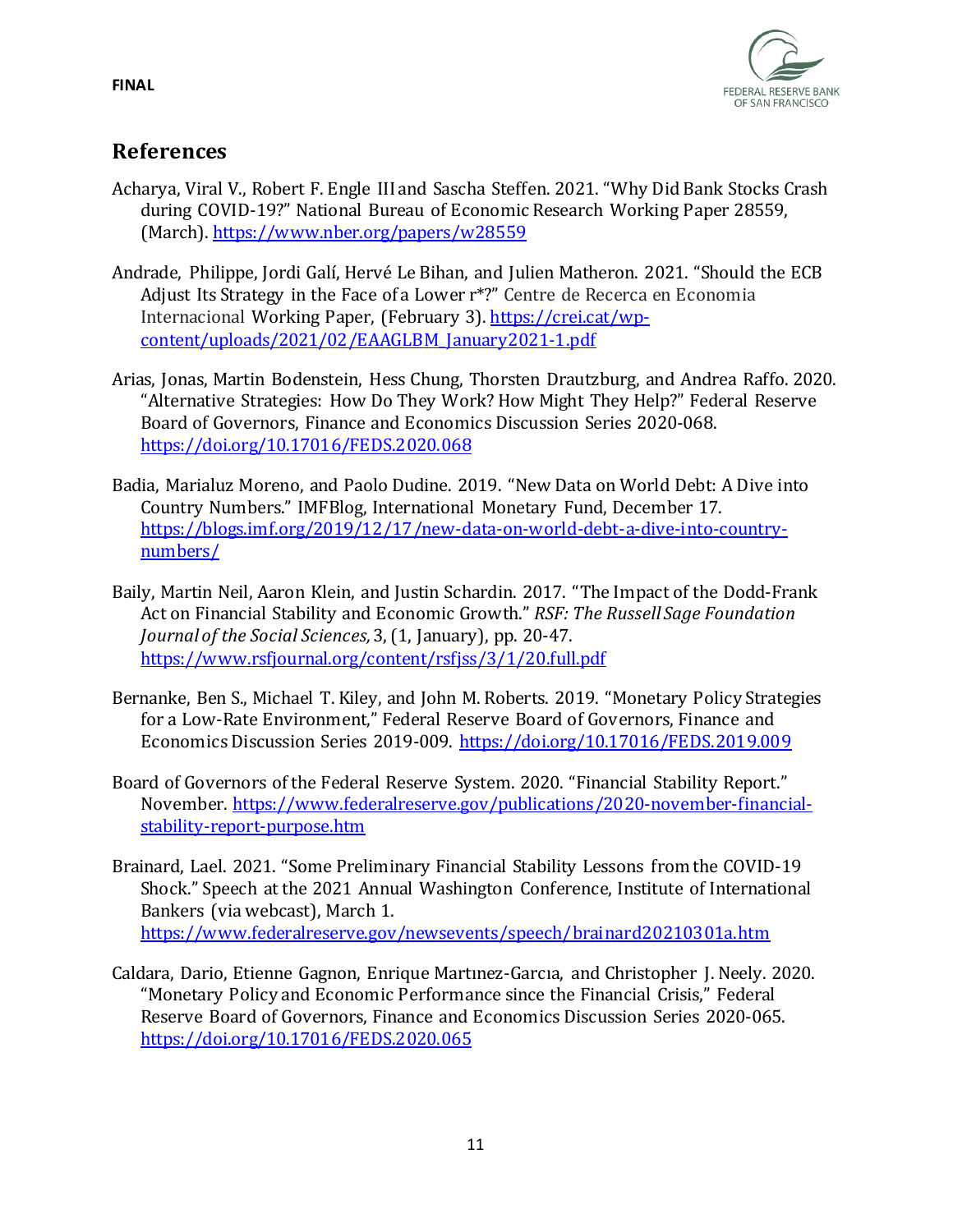

- Carvalho, Carlos, Andrea Ferrero, and Fernanda Nechio. 2016. "Demographics and Real Interest Rates: Inspecting the Mechanism." *European Economic Review*88, pp. 208–226.
- Choi, Jaewon, and Mathias Kronlund. 2018. "Reaching for Yield in Corporate Bond Mutual Funds." *The Review of Financial Studies* 31(5 May), pp. 1930–1965.
- Di Maggio, Marco, and Marcin Kacperczyk. 2017. "The Unintended Consequences of the Zero Lower Bound Policy." *Journal of Financial Economics* 123(1, January), pp. 59–80.
- Duffie, Darrell. 2020. "Still the World's Safe Haven? Redesigning the U.S. Treasury Market after the COVID-10 Crisis" Hutchins Center Working Paper 62, Brookings Institution, June 22. <https://www.brookings.edu/research/still-the-worlds-safe-haven/>

Financial Stability Board. 2020. "Global Monitoring Report on Non-Bank Financial Intermediation." December 16[. https://www.fsb.org/2020/12/global-monitoring](https://www.fsb.org/2020/12/global-monitoring-report-on-non-bank-financial-intermediation-2020/)[report-on-non-bank-financial-intermediation-2020/](https://www.fsb.org/2020/12/global-monitoring-report-on-non-bank-financial-intermediation-2020/)

- Financial Stability Oversight Council. 2020. "Annual Report." [https://home.treasury.gov/policy-issues/financial-markets-financial-institutions-and](https://home.treasury.gov/policy-issues/financial-markets-financial-institutions-and-fiscal-service/fsoc/studies-and-reports/annual-reports)[fiscal-service/fsoc/studies-and-reports/annual-reports](https://home.treasury.gov/policy-issues/financial-markets-financial-institutions-and-fiscal-service/fsoc/studies-and-reports/annual-reports)
- Holston, Kathryn, Thomas Laubach, and John C. Williams. 2017. "Measuring the Natural Rate of Interest: International Trends and Determinants." *Journal of International Economics* 108, supplement 1 (May), pp. S39–S75.
- Jordà, Òscar, and Alan M. Taylor. 2019. "Riders on the Storm." FRB San Francisco Working Paper 2019–20. [https://www.frbsf.org/economic-research/publications/working](https://www.frbsf.org/economic-research/publications/working-papers/2019/20/)[papers/2019/20/](https://www.frbsf.org/economic-research/publications/working-papers/2019/20/)
- Liang, Nellie, and Pat Parkinson. 2020. "Enhancing Liquidity of the U.S. Treasury Market Under Stress." Hutchins Center Working Paper 72, Brookings Institution, December. [https://www.brookings.edu/research/enhancing-liquidity-of-the-u-s-treasury-market](https://www.brookings.edu/research/enhancing-liquidity-of-the-u-s-treasury-market-under-stress/)[under-stress/](https://www.brookings.edu/research/enhancing-liquidity-of-the-u-s-treasury-market-under-stress/)
- Logan, Lorie K. 2020a. "The Federal Reserve's Market Functioning Purchases: From Supporting to Sustaining." Remarks at SIFMA Webinar, July 15. <https://www.newyorkfed.org/newsevents/speeches/2020/log200715>
- Logan, Lorie K. 2020b. "Treasury Market Liquidity and Early Lessons from the Pandemic Shock." Remarks at Brookings-Chicago Booth Task Force on Financial Stability Meeting (via videoconference), October 23. <https://www.newyorkfed.org/newsevents/speeches/2020/log201023>
- Mertens, Thomas M., and John C. Williams. 2019. "Monetary Policy Frameworks and the Effective Lower Bound on Interest Rates." *American Economic Association Papers and Proceedings* 109 (May), pp. 427–432.